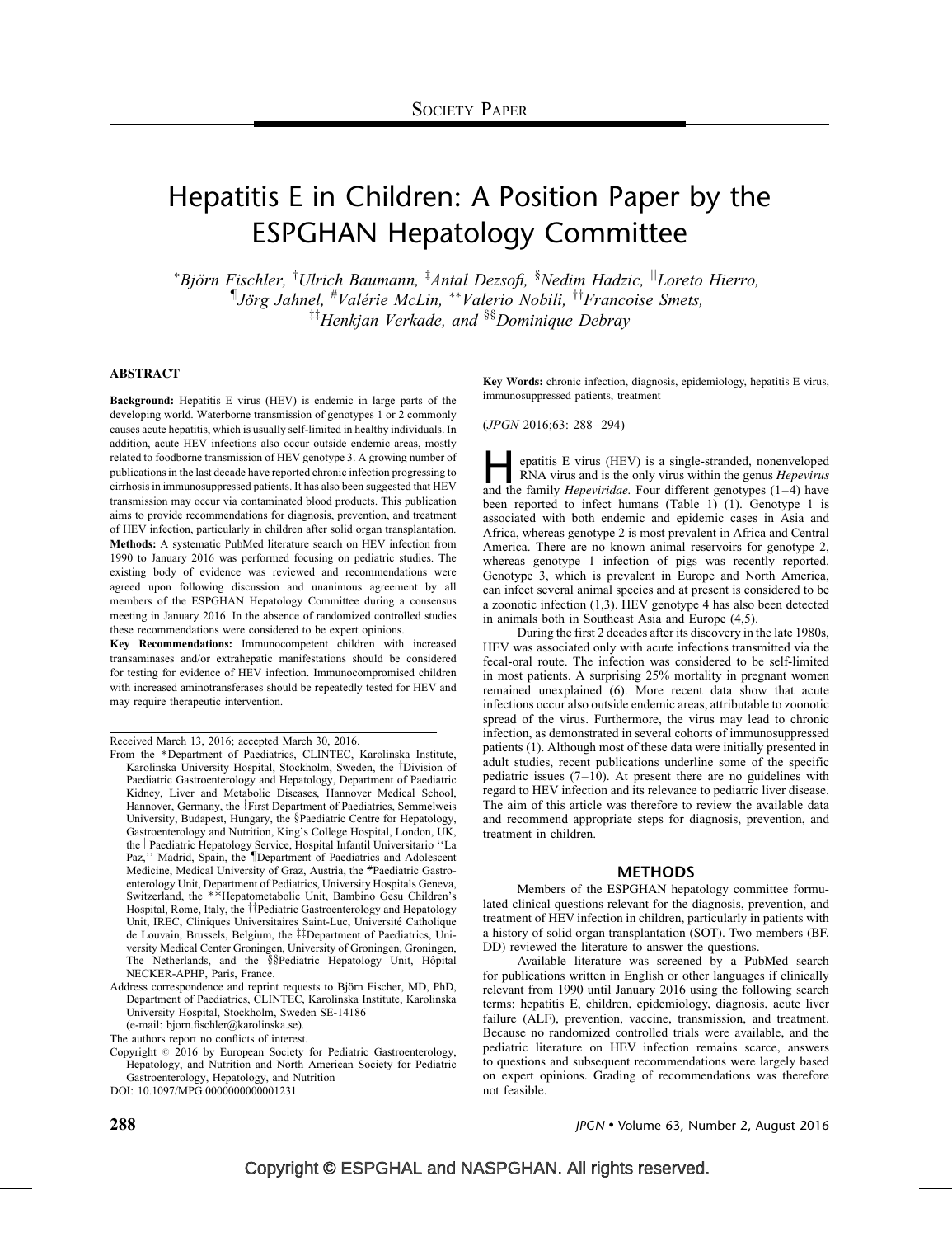<span id="page-1-0"></span>

| TABLE 1. Main characteristics and clinical features of the 4 hepatitis E virus genotypes $(1,2)$ |                       |                     |                                                      |                                        |  |
|--------------------------------------------------------------------------------------------------|-----------------------|---------------------|------------------------------------------------------|----------------------------------------|--|
| HEV genotypes                                                                                    |                       | $\overline{c}$      | 3                                                    | 4                                      |  |
| Year of discovery                                                                                | 1983                  | 1986                | 1995                                                 | 2003                                   |  |
| Geographic distribution                                                                          | Developing countries; | Sub-Saharan Africa, | Developed countries;                                 | India, Eastern Asia                    |  |
|                                                                                                  | Asia/Africa           | Mexico              | USA, Europe, New Zealand,<br>Argentina               | (China, Taiwan, Japan, Vietnam)        |  |
| Hosts                                                                                            | Human, pig            | Human               | Human, pig,<br>other mammalian species,<br>shellfish | Human, pig,<br>other mammalian species |  |
| Pattern of infection                                                                             | Endemic               |                     | Sporadic                                             |                                        |  |
| Route of transmission                                                                            |                       |                     |                                                      |                                        |  |
| Waterborne, fecal-oral                                                                           | Yes                   |                     | Possible                                             |                                        |  |
| Foodborne                                                                                        | Possible (genotype 1) |                     | Yes                                                  |                                        |  |
| Zoonotic                                                                                         | Possible (genotype 1) |                     | Yes                                                  |                                        |  |
| Person to person                                                                                 | Possible              |                     | Possible                                             |                                        |  |
| Blood transfusion                                                                                | Yes                   |                     |                                                      | Yes                                    |  |
| Vertical (mother to child)                                                                       | Yes                   |                     |                                                      | Yes                                    |  |
| Clinical features                                                                                |                       |                     |                                                      |                                        |  |
| Sex preponderance                                                                                | N <sub>0</sub>        |                     |                                                      | Male                                   |  |
| Highest attack rate                                                                              | $15-30$ Years         |                     | $>40$ Years                                          |                                        |  |
| Clinical presentation                                                                            |                       |                     |                                                      |                                        |  |
| Asymptomatic                                                                                     | Common                |                     |                                                      | Common                                 |  |
| Acute liver failure/risk factor<br>Yes (genotype 1)/pregnancy, infancy                           |                       |                     | Yes/elderly, chronic liver disease                   |                                        |  |
| Chronic hepatitis/risk factor<br>Not reported                                                    |                       |                     | Yes/immune deficiency                                |                                        |  |
| Extrahepatic manifestations<br>Not reported                                                      |                       |                     | Yes (genotype 3)                                     |                                        |  |
| Mortality rate<br>$<3\%$ But 20% $-25\%$ during pregnancy                                        |                       | ${<}1\%$            |                                                      |                                        |  |

A first draft was sent to all of the committee members for discussion in October 2015. The committee members were asked to review and give their opinions separately. The committee agreed unanimously on all recommendations during a consensus meeting in January 2016.

## Epidemiology

Epidemiological patterns of HEV infection differ between tropical and subtropical developing countries with poor hygiene conditions (including large parts of Asia, Africa, and central America) where the disease is highly endemic, and industrialized countries in Europe, North America, New Zealand, and Japan where the disease occurs mainly as sporadic autochthonous (locally acquired) cases [\(1,11\).](#page-4-0) Of the 4 major genotypes, HEV genotypes 1 and 2 are responsible for waterborne endemic and sporadic cases occurring in developing countries, with a high mortality rate among pregnant women and subjects with preexisting liver cirrhosis [\(1,12\)](#page-4-0). Genotype 1 infections have also been diagnosed in developed countries following travel to endemic regions [\(12\)](#page-5-0), but the scale of imported HEV infection in developed countries is unknown. A recent study from the Netherlands showed that autochthonous HEV both in children and adults is generally predominant over imported travel-related cases, whereas in Italy, most cases were travel related caused by genotype 1 [\(13,14\)](#page-5-0). In contrast, HEV genotype 3 is responsible for the majority of autochthonous cases of acute hepatitis E in Europe and the United States, whereas HEV genotype 4 disease is prevalent in China and Taiwan [\(1,12\)](#page-4-0). HEV genotypes 3 and 4 are believed to be zoonotically transmitted by consumption of contaminated food [\(1,12\).](#page-4-0)

Epidemiological studies from most developing countries show that HEV seroprevalence increases with age from <10% in children ages  $\langle 10 \rangle$  years to up to 76% in adolescents and 84% in adults in Egypt [\(15\).](#page-5-0) In one study, HEV seroprevalence in blood donors ranged from 5.4% among Tunisians to >50% among Egyptians [\(16\).](#page-5-0) This suggests that blood transfusion could be a common route of HEV transmission in these countries.

The incidence of hepatitis E in developed countries is not known, but recent studies have shown that locally acquired hepatitis E has become more common than hepatitis A in the UK and Japan [\(17,18\)](#page-5-0). HEV seroprevalence in blood donors using different immunoassays to test for HEV immunoglobulin G (IgG) varies from  $\langle 1\%$  to  $>20\%$  with a wide regional differences even within the same country [\(17,19–26\).](#page-5-0) Analysis of the National Health and Nutrition Evaluation Survey data in the United States, showed that in 2010 the overall HEV seroprevalence in the general population ages 6 years and older was estimated to be about 6.0%—much higher than the prevalence hepatitis C virus antibodies (1.3%) and hepatitis B surface antigen (0.4%), but lower than hepatitis A IgG seroprevalence (34.8%) [\(25\).](#page-5-0) On multivariate analysis, increasing age significantly correlated with HEV seroprevalence. The prevalence of anti-HEV antibodies in children ages 6 to 19 years was 0.8% among boys and 1.1% among girls [\(25\).](#page-5-0) Available data among children in other developed countries are limited to 3 studies from Spain [\(27\)](#page-5-0), Germany [\(28\)](#page-5-0), and Japan [\(29\)](#page-5-0) reporting a prevalence of anti-HEV antibodies between 1% and 7.5%. The largest pediatric study recently conducted in Germany (1646 children ages 0–17 years) revealed an increasing prevalence of HEV antibodies with age: from 0.4% in infants younger than 2 years of age up to 1.5% in the 15- to 17-year-old group [\(28\)](#page-5-0).

## How and When Should Children Be Tested for Evidence of HEV Infection?

Available diagnostic tools in routine clinical practice include detection of viral RNA by polymerase chain reaction (PCR) and

## Copyright © ESPGHAL and NASPGHAN. All rights reserved.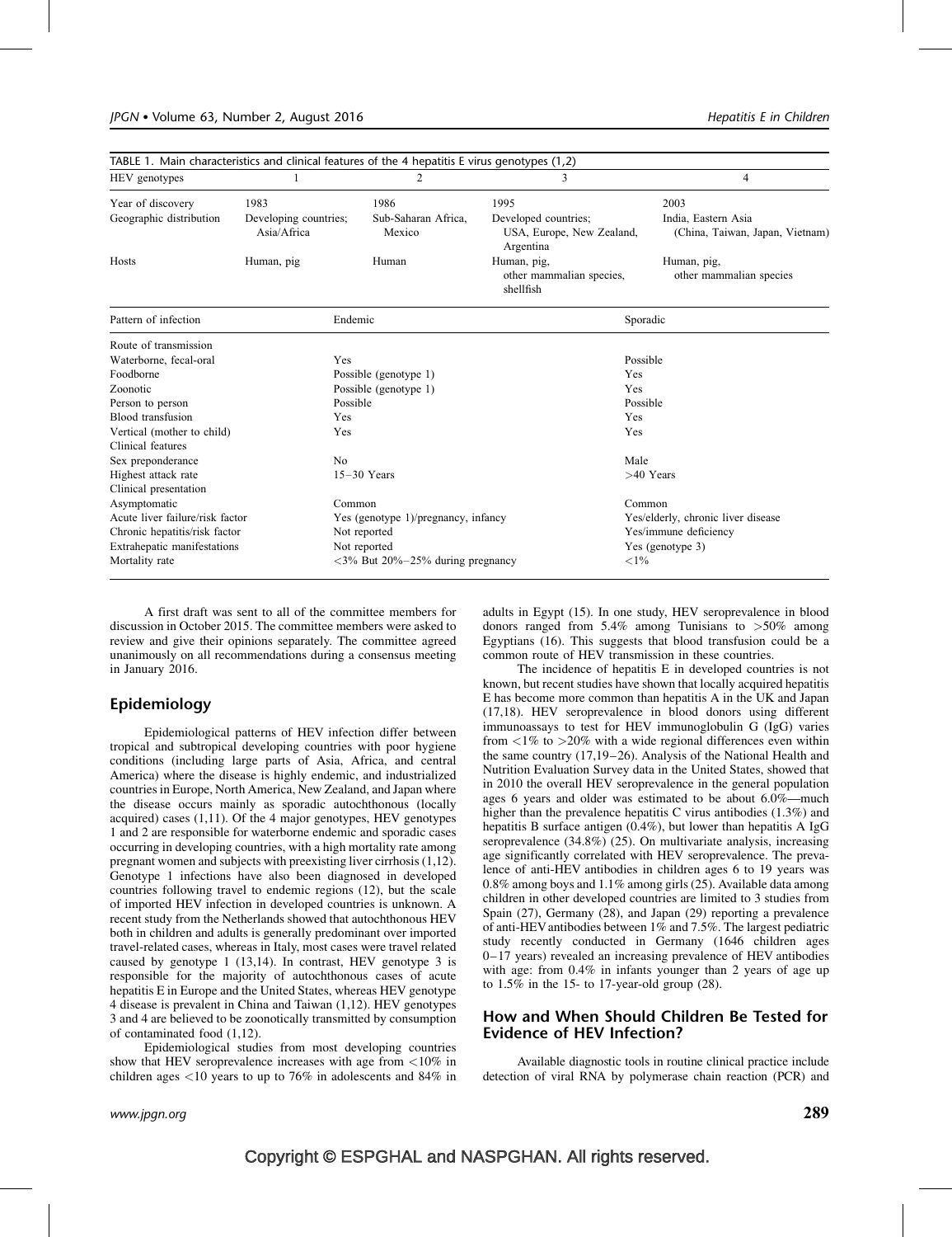immunoglobulin M (IgM) and IgG antibodies using different serological methods. Studies comparing commercial and in-house assays for serological detection, however, showed disturbing differences in diagnostic yield. In particular, sensitivity varied between as low as  $20\%$  to  $>90\%$  depending on method used [\(30–32\).](#page-5-0) At present, there is no universally accepted assay for HEV IgM and IgG detection [\(33\)](#page-5-0).

In acute symptomatic infection, HEV RNA is detectable in feces from 1 week before to as many as 52 days after the onset of clinical signs. HEV RNA, HEV IgM, and HEV IgG can be detected in serum within 3 days of symptom onset in at least two thirds of patients and in 90% by day 7 of the infection [\(15\)](#page-5-0). At 6 weeks after the onset of symptoms, HEV RNA is no longer detected in serum, whereas HEV IgM is still measured in about one third and HEV IgG in almost all patients. For immunocompetent patients with suspected acute infection, initial testing for HEV IgM and HEV IgG is often sufficient. If both tests are negative but the suspicion of hepatitis E remains, HEV RNA should be quantified in serum [\(34\)](#page-5-0). In contrast, a negative HEV RNA test in a symptomatic immunocompetent patient should prompt analysis of HEV IgM and HEV IgG, because the viremic period is rather short.

In immunocompromised patients—for example, after SOT or stem cell transplantation or in HIV-infected individuals [\(35\)](#page-5-0) testing for HEV RNA in serum is clearly preferable because these patients often may not mount an antibody response [\(3\).](#page-5-0) In immunosuppressed patients, HEV fecal shedding may persist for up to 2 years or more after the diagnosis [\(9\)](#page-5-0), and therefore testing for HEV RNA in feces is useful to screen for asymptomatic HEV chronic carriers.

The clinical presentation of HEV acute infection resembles hepatitis A virus infection, with most cases being asymptomatic [\(1,15,17\).](#page-4-0) The incidence of acute hepatitis with jaundice increases with age. The incubation period ranges from 15 to 60 days, with a mean of 40 days. The clinical features include jaundice, fever, flu-like symptoms, abdominal pain, vomiting, anorexia, and hepatomegaly [\(1,15,17\).](#page-4-0) A minority of children may develop ALF, especially those with pre-existing chronic liver disease [\(36–39\)](#page-5-0). Two large pediatric series from India, in which genotype 1 is highly endemic, reported HEV or hepatitis A virus and HEV coinfection as the main causes of ALF or acute decompensation of underlying chronic liver disease  $(36,37)$ . Locally acquired HEV genotype 3 infection was also recognized as a cause of ALF in developed countries both in adults and in children in 1 case series from Argentina [\(1,39–](#page-4-0) [42\)](#page-4-0). The frequency of pediatric ALF related to HEV infection in Europe, however, remains unknown, as children with ALF are not routinely tested for evidence of infection with HEV.

It is only recently that chronic HEV infection has been documented in small case series of immunosuppressed children following SOT with mild aminotransferase elevation lasting >6 months [\(7,9,10\).](#page-5-0) This finding, which was associated with chronic viremia, was also reported in children with HIV infection and hematological malignancies [\(8\).](#page-5-0) In 1 series from Germany, 4 of 124 (3.2%) children following SOT (2 post–liver transplant and 2 post–renal transplant) were found to be anti-HEV IgG positive, but only 1 renal transplant recipient developed chronic hepatitis with persistently elevated liver enzymes and HEV fecal shedding 24 months after diagnosis [\(9\)](#page-5-0). In a report from France, 8 of 96 (8.3%) children with liver or combined liver-kidney transplants were found to be anti-HEV IgG positive, but none developed chronic hepatitis with HEV RNA detected in serum [\(43\)](#page-5-0). In a series from Canada, 12 of 14 children with abnormal aminotransferases and evidence of chronic hepatitis following liver transplant, tested anti-HEV IgG positive. It is important to highlight that only 1 of the 14 patients had measurable IgM and IgG 2 years after diagnosis, whereas HEV RNA was found in annual samples from 10 to 16 years after transplant, which coincided with the development of cirrhosis [\(7\)](#page-5-0). In another series from Germany, the cause of chronic graft hepatitis was assigned to HEV infection in only 1 of 22 liver transplanted children with chronic graft dysfunction [\(10\).](#page-5-0) Chronic HEV infection has also been documented after stem cell transplantation in an adolescent who later developed cirrhosis and portal hypertension [\(8\).](#page-5-0) Similar presentations have been described in genotype 3 infections and in 1 child with genotype 4 infection [\(44\).](#page-5-0) Chronic infections due to genotypes 1 or 2 have not been reported.

Children receiving immunosuppressive treatments for any other indication than SOT, such as autoimmune disease, nephrotic syndrome, and inflammatory bowel disease, are also at risk for HEV chronic hepatitis. The overall prevalence of HEVacute infection and chronicity rates in immunocompromised children are not known, given that HEV is rarely sought in this population in case of abnormal liver enzymes. In most cases of infected patients who underwent SOT, HEVinfection was acquired after transplantation, most likely through foodborne transmission. Blood transmission of HEV has rarely been reported in this setting [\(45,46\).](#page-5-0) To date, only 1 case of occult HEV infection in an adult, transmitted via transplanted liver was reported from Germany [\(47\).](#page-5-0) HEV reactivation after SOT or stem cell transplantation in anti-HEV IgG positive recipients is unlikely to occur  $(45,48,49)$ , but reinfection in those with low IgG titers may occur [\(50\).](#page-5-0) If liver transplantation is required once chronic infection is established, it is likely that chronic hepatitis E will recur in the liver graft [\(51\).](#page-5-0) Risk factors independently associated with chronic infection include heavy immunosuppression, reflected by a shorter time from transplantation to infection, lower CD2, CD3, CD4, and total lymphocyte counts and use of tacrolimus-based rather than cyclosporinbased regimen [\(52\)](#page-5-0).

Unless HEV screening is routine, the diagnosis can easily be missed because the clinical features of acute and chronic HEV infection are often nonspecific [\(53\).](#page-6-0) Most patients have no symptoms, subtle biological abnormalities, and very few present with jaundice. Liver histology shows portal hepatitis with dense lymphocytic infiltrate, piecemeal necrosis, and fibrosis that may mimic acuteliver graft rejection or de novo autoimmune hepatitis [\(10,54,55\)](#page-5-0).

Finally, several extrahepatic manifestations such as neurological disorders, acute pancreatitis, severe thrombocytopenia, hemolytic anemia, and hemophagocytic syndrome have been associated with locally acquired acute and chronic HEV genotype 3 infection both in adults and children [\(56,57\).](#page-6-0) There are a few case reports of HEV-related membranoproliferative glomerulonephritis, membranous glomerulonephritis, or nephrotic syndrome in kidney or liver transplant patients with chronic HEV genotype 3 infection [\(58\).](#page-6-0) Of note, proteinuria decreased or disappeared in these patients after HEV clearance. The pathological mechanisms responsible for the extrahepatic manifestations remain unclear.

Although neurologic manifestations or kidney disease has not yet been reported in immunosuppressed children, it seems reasonable to assume that they may occur. Something to keep in mind is that these extrahepatic manifestations can overshadow the liver injury and HEV may not be suspected.

#### The Committee Recommends That

- Immunocompetent children with increased transaminases and/or extrahepatic manifestations such as neurological symptoms, acute pancreatitis, thrombocytopenia, and hemolytic anemia of unknown cause should be considered for testing for evidence of HEV infection. Serological methods detecting IgM and IgG can be used for primary testing. If they are negative but the suspicion of HEV infection remains, the use of PCR methods to detect HEV RNA in serum is recommended.
- Immunocompromised children with increased aminotransferases, including pediatric solid organ and stem cell transplant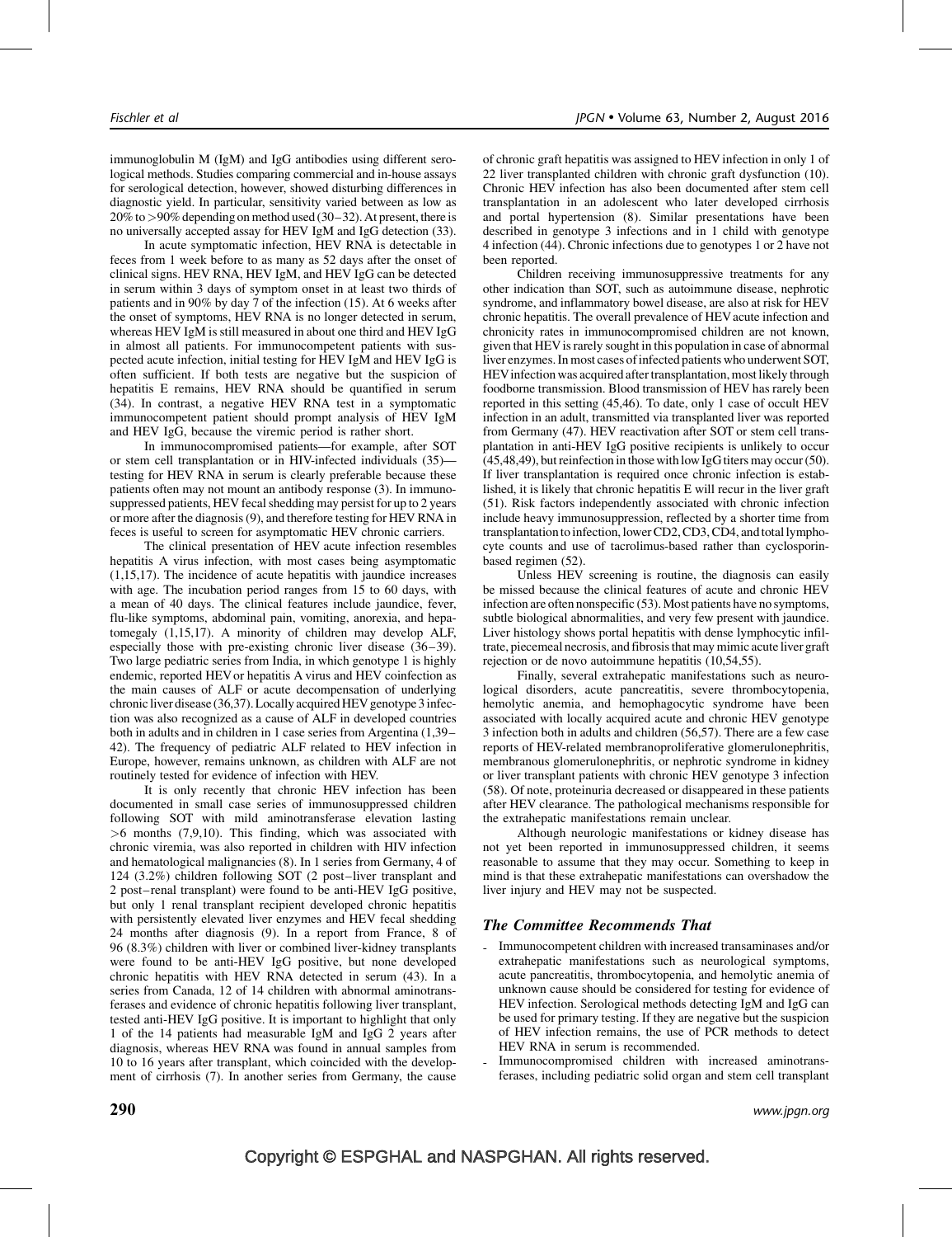recipients, and other children receiving immunosuppressants with no identifiable cause of elevated aminotransferases should be repeatedly tested for HEV. HEV chronic infection needs to be considered in the differential diagnosis of graft dysfunction, that is, acute and late cellular rejection and de novo autoimmune hepatitis after liver transplantation.

## Which are the Transmission Routes of HEV Infection Relevant to Children and What Preventive Measures Should Be Considered?

## Fecal-Oral Transmission

Hepatitis E is generally transmitted by the fecal-oral route through the consumption of contaminated drinking water or food. In developing countries, drinking of water contaminated with genotype 1 or 2 HEV is responsible for most sporadic cases and large outbreaks, whereas in developed countries most cases of autochthonous hepatitis E are related to genotype 3 infection, likely due to consumption of undercooked infected pork or game (wild boar and deer) meat, rabbits, and seafood [\(11,59–61\).](#page-5-0) HEV genotype 3 can infect several animal species with potential transmission to humans. HEV RNA was found in 11% of pig livers obtained from grocery stores in the United States [\(62\),](#page-6-0) and in 10% of pork sausages in the UK [\(63\).](#page-6-0) Outbreaks of hepatitis E in southern France have been linked to consumption of raw figatelli pig liver sausages through the identification of HEV strains [\(59\)](#page-6-0). Zoonotic transmission of HEV genotype 4 has also been reported in France and Asia [\(64–67\).](#page-6-0)

Cooking foods at temperatures  $>70^{\circ}$ C for at least 20 minutes is required to inactivate the virus and decrease the risk of foodborne infection [\(68\)](#page-6-0).

In contrast to what is reported for hepatitis A and other enteric viruses, person-to-person transmission of HEV seems rare. Because HEV RNA is detectable in feces from infected individuals, strict hygiene measures must, however, be in place to avoid the spread of the disease among household and nursery contacts, and infected patients in the hospital [\(69,70\)](#page-6-0).

## Vertical Transmission

Acute infection during pregnancy is associated with an increased risk of liver failure in the mother, especially in certain geographical areas in India, where the mortality rate has been reported to be as high as 25% [\(6\)](#page-5-0). The excessive mortality rates in pregnancy with HEV genotypes 1 and 2 are puzzling. They are not seen with genotypes 3 and 4, although there have been a few documented cases in pregnant women [\(1,71\)](#page-4-0). Recently, impaired macrophages phagocytic activity and reduced toll-like receptor signaling were suggested to contribute to the development and severity of ALF in pregnant women [\(72\)](#page-6-0).

In endemic regions, fetuses or newborns born to mothers with acute third trimester infections have a 50% and 100% risk of infection [\(73–75\)](#page-6-0). The placenta may act as a viral reservoir [\(76\)](#page-6-0). Khuroo et al [\(73\)](#page-6-0) described 26 infected pregnant women, of whom 15 had ALF and 11 had acute hepatitis without liver failure. Five of those with ALF died before delivery. Of the remaining 21, 15 (71%) transmitted the infection to their offspring, and 5 of the 15 infants died resulting in 40% mortality. The remaining 9 infants who survived cleared the virus and normalized their liver function [\(73\)](#page-6-0). A recent study suggests that HEV may be responsible for >3000 stillbirths annually in developing countries, including fetal deaths linked to antenatal maternal mortality [\(77\)](#page-6-0).

Data on vertical transmission of HEV outside endemic areas are scarce. Reports from South West Europe on a limited number of patients suggest this risk to be low [\(78–80\).](#page-6-0)

In one study HEV RNA and antibodies were detected in breast milk (colostrum) of infected mothers, but at lower levels than in the corresponding serum samples. Breastfed babies of infected mothers did not seem to be at higher risk than those who were bottle fed [\(81\)](#page-6-0). The authors concluded that further studies are warranted to determine whether breastfeeding can be recommended.

#### Transmission From Blood Products

Several case reports have described transmission of HEV infection by blood transfusions [\(46,82\).](#page-5-0) Using pooled plasma to analyze HEV RNA by PCR in a large number of donors (165,000), Baylis et al [\(83\)](#page-6-0) detected HEV RNA in German (1 in 4500) and Swedish (1 in 8000) plasma donors, but not in any of 51,000 donors from the United States. In a Chinese study HEV RNA/antigen was detected in approximately 6 of 10,000 blood donations [\(84\),](#page-6-0) whereas in an Austrian study HEV RNA was identified in 7 of 58,000 blood donors [\(26\)](#page-5-0). HEV transmission was also documented in 4 of 17 patients treated with pooled solvent detergent-treated plasma in Canada [\(85\)](#page-6-0).

To date, the most comprehensive study on this subject was performed in South East England, analyzing samples from 225,000 donors [\(86\).](#page-6-0) HEV RNA was detected in approximately 1 in 2800 blood donations and the majority of these donors were antibody negative. The blood product recipients were identified and a large proportion of them subsequently tested. Overall, 18 of 43 were positive for HEV RNA. Viremia persisted in recipients who were on immune suppression for their underlying disease. Only 1 infected recipient developed clinical hepatitis, whereas another 4 had elevated transaminases without clinical symptoms. The authors concluded that the detection rate of HEV RNA was higher than expected and that the number of infected immune suppressed recipients with persistent viremia was concerning. Although they stopped short of recommending universal HEV RNA testing of blood donors, this was suggested in the accompanying editorial [\(87\).](#page-6-0)

Given the endemic spread of HEV infection in certain parts of the world, the development of a prophylactic vaccine has been a priority. To date, 2 different recombinant vaccines against HEV have been developed and investigated in placebo-controlled studies. A baculovirus-expressed hepatitis E viral protein vaccine was compared to placebo in 1800 adult healthy men and nonpregnant women recruited from the Nepal army. A significant antibody response was noted in 81% of vaccinees 1 month after the second dose and in 100% 1 month after the third dose. Moreover, after the full 3 doses, hepatitis E developed in only 3 subjects in the vaccinated group compared with 66 subjects in the placebo group [\(88\).](#page-6-0) No major side effects were described.

An Escherichia coli expressed hepatitis E viral protein vaccine has been developed and licensed in China. A large placebo-controlled trial of more than 100,000 healthy men and nonpregnant women ages 16 to 65 years showed a good antibody response in the vaccinated ones. Follow-up 1 year after the third dose showed 15 infected subjects in placebo group and none in the vaccinated group [\(89\).](#page-6-0) No major side effects were noted. Follow-up after 4.5 years revealed a persistently satisfactory immune response to the vaccine [\(90\).](#page-6-0)

Although the results from the studies mentioned above are promising, further studies are needed to assess the efficacy and safety of these vaccines in specific populations such as infants/ children, pregnant women, and immunocompromised patients.

#### The Committee Recommends That

- Immunocompromised individuals should be advised to avoid eating uncooked pork and game meat or raw seafood to prevent zoonotic infection with HEV genotype 3.

# Copyright © ESPGHAL and NASPGHAN. All rights reserved.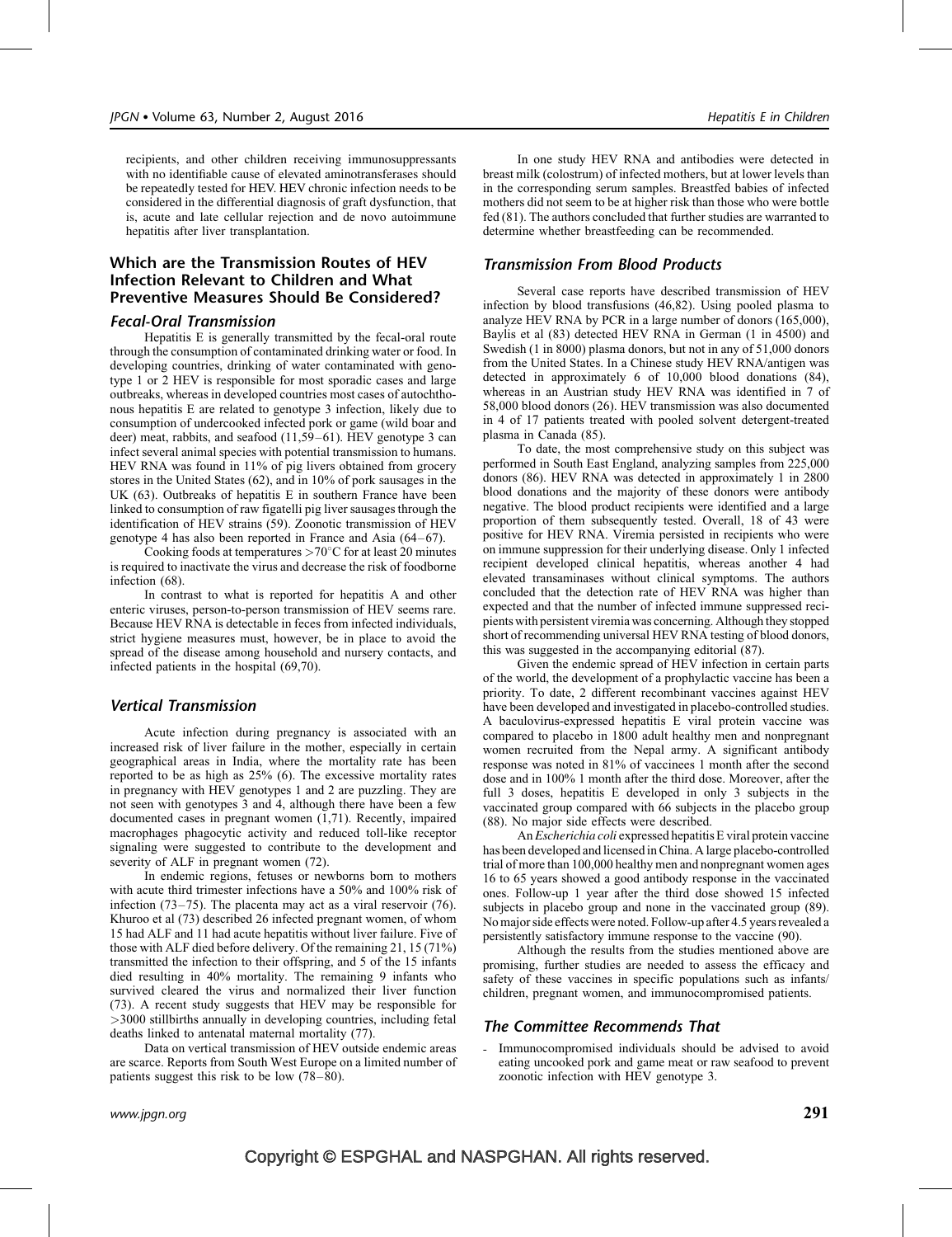- <span id="page-4-0"></span>Because chronic HEV carriers are potentially infectious, prevention of HEV transmission by implementing strict hygienic measures has to be considered both during inpatient and outpatient management.
- Given that ribavirin is contraindicated in pregnancy, nonteratogenic antiviral compounds are required in an attempt to improve the course of ALF in pregnant women and prevent HEV transmission to the offspring. In the meantime, in patients with acute HEV infection due to genotype 1 or 2, it would be reasonable to consider ribavirin treatment during the third trimester of pregnancy due to the high mortality of untreated HEV in the mothers and vertically infected infants.
- Universal and effective HEV screening of plasma-derived medicinal products should be implemented.
- The development and implementation of a pangenotypic HEV vaccine for at risk groups should be encouraged.

## How Should Pediatricians Treat Acute or Chronic HEV Infection?

In the majority of acute HEV infections, no treatment will be required as these infections will clear uneventfully. Treatment of ALF caused by HEV infection is mainly supportive, and may indicate liver transplantation. In cases of fulminant HEV infections, a short course of ribavirin has, however, been shown to lead to complete recovery, avoiding the need for liver transplantation [\(91,92\).](#page-6-0)

Data from the transplant setting have shown that a reduction in the levels of immunosuppression led to viral clearance in >30% of cases [\(52,93,94\)](#page-5-0). No spontaneous clearance was, however, observed between months 3 and 6 after infection in SOT recipients if HEV RNA persisted for more than 3 months despite immunosuppression reduction [\(94,95\)](#page-6-0). Treatment with pegylated interferon (peg-IFN- $\alpha$ 2a) or ribavirin has been attempted in adult SOT recipients in whom it is not possible to reduce immunosuppression or in the absence of HEV clearance within 3 months after immunosuppression reduction [\(93,96\)](#page-6-0). Because peg-IFN- $\alpha$ 2a is not as effective as ribavirin and increases the risk of acute graft rejection [\(96\)](#page-6-0), ribavirin is currently the medication of choice used in adult transplant recipients with a high rate of sustained virologic response [\(93,94\)](#page-6-0). To date, the largest study on the efficacy and safety of ribavirin therapy in adult SOT recipients reported on 59 patients treated with ribavirin (median dose of 8.1 mg/kg body weight per day [range, 0.6–16.3]) for a median duration of 3 months (range, 1–18) after the diagnosis of HEV infection [\(93\)](#page-6-0). At the end of therapy, HEV clearance was observed in 95% of patients. Only 10 patients experienced a recurrence of HEV replication within 1 and 3 months after discontinuing ribavirin. A sustained virological response (SVR), defined as an undetectable serum HEV RNA for at least 6 months after cessation of ribavirin treatment, occurred in 46 of the 59 patients (78%). There was no significant difference between the 39 patients who had received ribavirin therapy for  $\leq$ 3 months and the 20 patients who had received it for  $>3$  months (74% and 85%, respectively). An SVR was also observed in 4 of the patients who had a recurrence and were re-treated for a longer period up to 15 months. Interestingly, protracted fecal HEV shedding during treatment may predict relapse [\(97\).](#page-6-0) Anemia was the main side effect, requiring reduction in ribavirin dose in 29% of the patients, use of erythropoietin in 54%, and blood transfusions in 12%; no episodes of acute rejection were observed during ribavirin therapy [\(93\).](#page-6-0) In a more recent study of 61 immunocompromised patients, 27 were not treated, 4 of whom developed chronic infection, whereas 2 were lost to follow-up and 5 died while HEV RNA positive [\(94\)](#page-6-0).

Eight patients (including 5 SOT recipients) were treated solely by immunosuppression reduction and all successfully cleared the virus, within a median of 207 days (27–1306). Twenty-six patients (including 19 SOT) were treated with ribavirin at a median dose of 10.4 mg/kg (1.96–25.04), starting at a median of 97 days (0–1825) after the diagnosis of HEV infection and for a median duration of treatment of 94 days (10–560). In 21 (81%) patients, a sustained viral response was documented. Median treatment duration for HEV clearance was 2 months demonstrating a rapid response to treatment. Only 1 patient had recurrence but achieved viral clearance after re-treatment with ribavirin [\(94\).](#page-6-0) Although 3-month duration of ribavirin monotherapy seems appropriate, a longer therapy may be needed in those who remain viremic 1 month after the initiation of therapy. In SOT patients given ribavirin for 3 months, decreased viral concentration within the first week post-ribavirin therapy has been shown to be an independent predictive factor for SVR, and a decreased HEV concentration of  $\geq 0.5$  log copies/mL had an 88% positive predictive value for SVR [\(98\).](#page-6-0) Monitoring HEV fecal excretion may be used to determine the optimal duration of ribavirin therapy [\(97\)](#page-6-0). It is, however, still uncertain whether ribavirin for more than 3 months can improve the virological response given that viral isolates with ribavirin resistance have been identified [\(99\)](#page-6-0). Recent in vitro studies have shown that sofosbuvir inhibits the replication of HEV genotype 3, and that the combination of sofosbuvir and ribavirin results in an additive antiviral effect, something auspicious of new therapeutic alternatives in immunocompromised patients [\(100\).](#page-6-0)

Data on the use of ribavirin in SOT children with chronic hepatitis E remain scarce. Ribavirin was used effectively to treat chronic graft hepatitis after liver transplantation in one 10 year-old child at a dose of 15 mg/kg body weight per day for 6 months [\(10\).](#page-5-0) Clearance of HEV RNA occurred within 42 days after initiation of therapy and lasted for 3 months after discontinuing ribavirin treatment. Anemia requiring blood transfusion was the main adverse effect.

#### The Committee Recommends That

- No treatment is indicated for self-limited acute hepatitis E in otherwise healthy children.
- Ribavirin treatment can be considered for acute hepatitis E in children with underlying chronic liver disease given the high mortality rate.
- At the time of acute HEV infection in immunocompromised children:
	- When feasible, immunosuppression should be reduced.
	- If this is not possible or in the absence of HEV RNA clearance within 3 months, ribavirin should be considered (15 mg/kg/day) for 3 months with close monitoring for anemia and renal function.
	- HEV clearance should be monitored by PCR on a monthly basis during the treatment and for 3 months after its discontinuation. Longer duration of therapy may be necessary, if HEV clearance in serum or in the stools is not achieved after 3 months.

#### **REFERENCES**

- 1. Kamar N, Dalton HR, Abravanel F, et al. Hepatitis E virus infection. Clin Microbiol Rev 2014;27:116–38.
- 2. Teshale EH, Hu DJ. Hepatitis E: epidemiology and prevention. World J Hepatol 2011;3:285–91.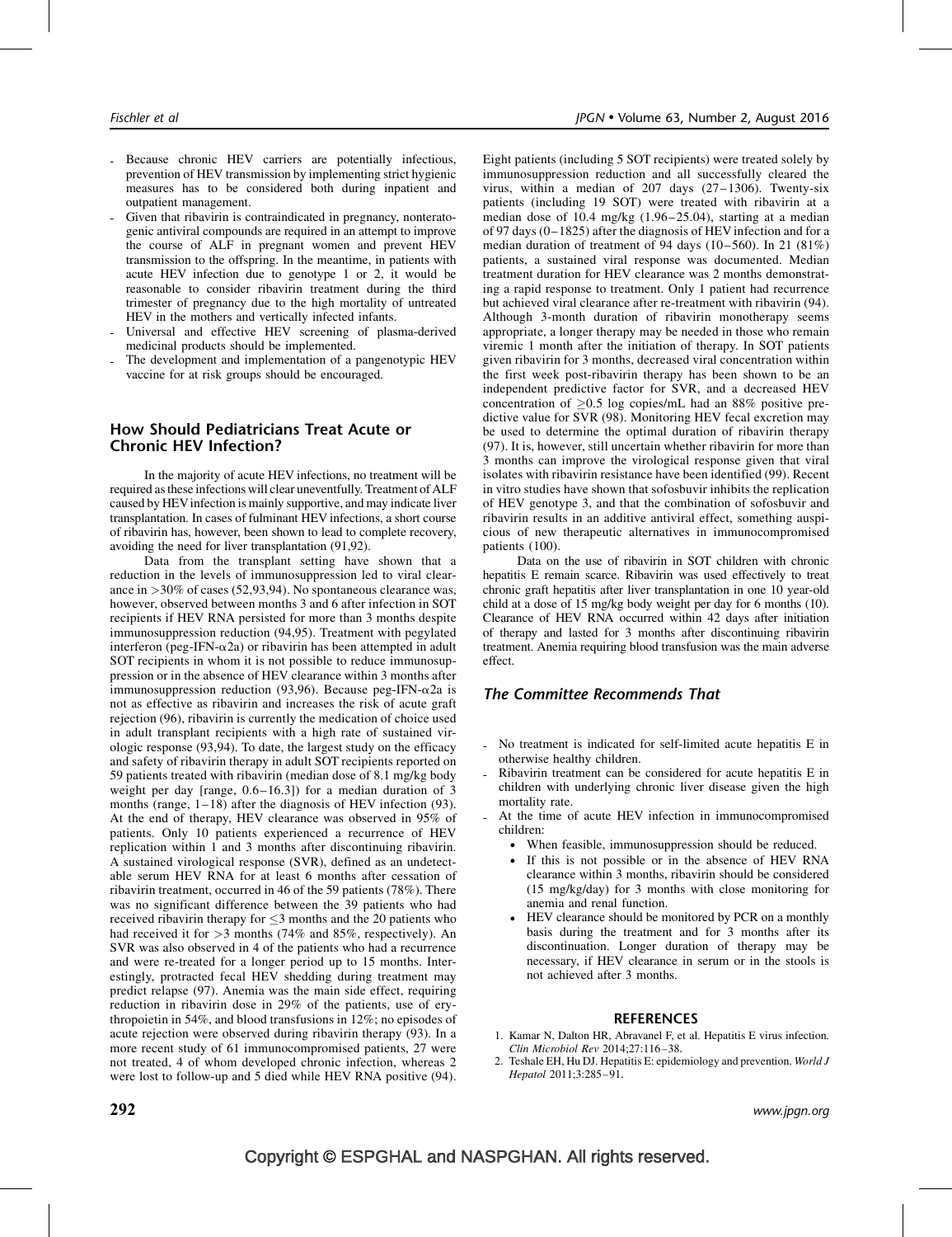- <span id="page-5-0"></span>3. Wedemeyer H, Pischke S, Manns MP. Pathogenesis and treatment of hepatitis E virus infection. Gastroenterology 2012;142:1388–97e1.
- 4. Zhang W, Shen Q, Mou J, et al. Hepatitis E virus infection among domestic animals in eastern China. Zoonoses Public Health 2008;55:291–8.
- 5. Hakze-van der Honing RW, Van Coillie E, Antonis AF, et al. First isolation of hepatitis E virus genotype 4 in Europe through swine surveillance in the Netherlands and Belgium. PLoS One 2011;6:e22673.
- 6. Khuroo MS, Kamili S. Aetiology, clinical course and outcome of sporadic acute viral hepatitis in pregnancy. *J Viral Hepat* 2003;10:61-9.
- 7. Halac U, Beland K, Lapierre P, et al. Chronic hepatitis E infection in children with liver transplantation. Gut 2012;61:597–603.
- 8. Halac U, Beland K, Lapierre P, et al. Cirrhosis due to chronic hepatitis E infection in a child post-bone marrow transplant. J Pediatr 2012;160:871–4e1.
- 9. Hoerning A, Hegen B, Wingen AM, et al. Prevalence of hepatitis E virus infection in pediatric solid organ transplant recipients—a singlecenter experience. Pediatr Transplant 2012;16:742–7.
- 10. Junge N, Pischke S, Baumann U, et al. Results of single-center screening for chronic hepatitis E in children after liver transplantation and report on successful treatment with ribavirin. Pediatr Transplant 2013;17:343–7.
- 11. Dalton HR, Bendall R, Ijaz S, et al. Hepatitis E: an emerging infection in developed countries. Lancet Infect Dis 2008;8:698–709.
- 12. Wichmann O, Schimanski S, Koch J, et al. Phylogenetic and casecontrol study on hepatitis E virus infection in Germany. J Infect Dis 2008;198:1732–41.
- 13. Koot H, Hogema BM, Koot M, et al. Frequent hepatitis E in the Netherlands without traveling or immunosuppression. J Clin Virol 2015;62:38–40.
- 14. Romano L, Paladini S, Tagliacarne C, et al. Hepatitis E in Italy: a longterm prospective study. *J Hepatol* 2011;54:34-40.
- 15. Verghese VP, Robinson JL. A systematic review of hepatitis E virus infection in children. Clin Infect Dis 2014;59:689–97.
- 16. Yazbek S, Kreidieh K, Ramia S. Hepatitis E virus in the countries of the Middle East and North Africa region: an awareness of an infectious threat to blood safety. Infection 2016;44:11-22.
- 17. Dalton HR, Stableforth W, Hazeldine S, et al. Autochthonous hepatitis E in Southwest England: a comparison with hepatitis A. Eur J Clin Microbiol Infect Dis 2008;27:579–85.
- 18. Mitsui T, Tsukamoto Y, Hirose A, et al. Distinct changing profiles of hepatitis A and E virus infection among patients with acute hepatitis, patients on maintenance hemodialysis and healthy individuals in Japan. J Med Virol 2006;78:1015–24.
- 19. Vollmer T, Diekmann J, Johne R, et al. Novel approach for detection of hepatitis E virus infection in German blood donors. J Clin Microbiol 2012;50:2708–13.
- 20. Christensen PB, Engle RE, Hjort C, et al. Time trend of the prevalence of hepatitis E antibodies among farmers and blood donors: a potential zoonosis in Denmark. Clin Infect Dis 2008;47:1026–31.
- 21. Boutrouille A, Bakkali-Kassimi L, Cruciere C, et al. Prevalence of anti-hepatitis E virus antibodies in French blood donors. J Clin Microbiol 2007;45:2009–10.
- 22. Beale MA, Tettmar K, Szypulska R, et al. Is there evidence of recent hepatitis E virus infection in English and North Welsh blood donors? Vox Sang 2011;100:340–2.
- 23. Mansuy JM, Bendall R, Legrand-Abravanel F, et al. Hepatitis E virus antibodies in blood donors, France. Emerg Infect Dis 2011;17:2309– 12.
- 24. Hogema BM, Molier M, Slot E, et al. Past and present of hepatitis E in the Netherlands. Transfusion 2014;54:3092-6.
- 25. Ditah I, Ditah F, Devaki P, et al. Current epidemiology of hepatitis E virus infection in the United States: low seroprevalence in the National Health and Nutrition Evaluation Survey. Hepatology 2014;60:815–22.
- 26. Fischer C, Hofmann M, Danzer M, et al. Seroprevalence and incidence of hepatitis E in blood donors in Upper Austria. PLoS One 2015;10:e0119576.
- 27. Buti M, Plans P, Dominguez A, et al. Prevalence of hepatitis E virus infection in children in the northeast of Spain. Clin Vaccine Immunol 2008;15:732–4.
- 28. Krumbholz A, Neubert A, Joel S, et al. Prevalence of hepatitis E virus antibodies in children in Germany. Pediatr Infect Dis J 2014;33:258–62.
- 29. Tanaka E, Matsumoto A, Takeda N, et al. Age-specific antibody to hepatitis E virus has remained constant during the past 20 years in Japan. J Viral Hepat 2005;12:439–42.
- 30. Drobeniuc J, Meng J, Reuter G, et al. Serologic assays specific to immunoglobulin M antibodies against hepatitis E virus: pangenotypic evaluation of performances. Clin Infect Dis 2010;51:e24–7.
- 31. Pas S, Molenkamp R, Schinkel J, et al. Performance evaluation of the new Roche cobas AmpliPrep/cobas TaqMan HCV test, version 2.0, for detection and quantification of hepatitis C virus RNA. J Clin Microbiol 2013;51:238–42.
- 32. Mast EE, Alter MJ, Holland PV, et al. Evaluation of assays for antibody to hepatitis E virus by a serum panel. Hepatitis E Virus Antibody Serum Panel Evaluation Group. Hepatology 1998;27:857–61.
- 33. Khudyakov Y, Kamili S. Serological diagnostics of hepatitis E virus infection. Virus Res 2011;161:84–92.
- 34. Wu WC, Su CW, Yang JY, et al. Application of serologic assays for diagnosing acute hepatitis E in national surveillance of a nonendemic area. J Med Virol 2014;86:720–8.
- 35. Puoti M, Moioli MC, Travi G, et al. The burden of liver disease in human immunodeficiency virus-infected patients. Semin Liver Dis 2012;32:103–13.
- 36. Arora NK, Nanda SK, Gulati S, et al. Acute viral hepatitis types E, A, and B singly and in combination in acute liver failure in children in north India. J Med Virol 1996;48:215–21.
- 37. Jagadisan B, Srivastava A, Yachha SK, et al. Acute on chronic liver disease in children from the developing world: recognition and prognosis. J Pediatr Gastroenterol Nutr 2012;54:77–82.
- 38. Lau JY, Sallie R, Fang JW, et al. Detection of hepatitis E virus genome and gene products in two patients with fulminant hepatitis E. J Hepatol  $1995:22:605-10$ .
- 39. Munne MS, Vladimirsky S, Otegui L, et al. Molecular characterization of hepatitis E virus in three acute liver failure cases in children in Argentina. Acta Gastroenterol Latinoam 2006;36:125–30.
- 40. Crossan CL, Simpson KJ, Craig DG, et al. Hepatitis E virus in patients with acute severe liver injury. World J Hepatol 2014;6:426–34.
- 41. Peron JM, Bureau C, Poirson H, et al. Fulminant liver failure from acute autochthonous hepatitis E in France: description of seven patients with acute hepatitis E and encephalopathy. J Viral Hepat 2007;14:298–303.
- 42. Manka P, Bechmann LP, Coombes JD, et al. Hepatitis E virus infection as a possible cause of acute liver failure in Europe. Clin Gastroenterol Hepatol 2015;13:1836–42e2; quiz e157-8.
- 43. Laverdure N, Scholtes-Brunel C, Rivet C, et al. Paediatric liver transplanted patients and prevalence of hepatitis E virus. J Clin Virol 2015;69:22–6.
- 44. Geng Y, Zhang H, Huang W, et al. Persistent hepatitis e virus genotype 4 infection in a child with acute lymphoblastic leukemia. Hepat Mon 2014;14:e15618.
- 45. Legrand-Abravanel F, Kamar N, Sandres-Saune K, et al. Hepatitis E virus infection without reactivation in solid-organ transplant recipients, France. Emerg Infect Dis 2011;17:30–7.
- 46. Coilly A, Haim-Boukobza S, Roche B, et al. Posttransplantation hepatitis E: transfusion-transmitted hepatitis rising from the ashes. Transplantation 2013;96:e4–6.
- 47. Schlosser B, Stein A, Neuhaus R, et al. Liver transplant from a donor with occult HEV infection induced chronic hepatitis and cirrhosis in the recipient. J Hepatol 2012;56:500-2.
- 48. Abravanel F, Mansuy JM, Huynh A, et al. Low risk of hepatitis E virus reactivation after haematopoietic stem cell transplantation. J Clin Virol 2012;54:152–5.
- 49. Le Coutre P, Meisel H, Hofmann J, et al. Reactivation of hepatitis E infection in a patient with acute lymphoblastic leukaemia after allogeneic stem cell transplantation. Gut 2009;58:699–702.
- 50. Abravanel F, Lhomme S, Chapuy-Regaud S, et al. Hepatitis E virus reinfections in solid-organ-transplant recipients can evolve into chronic infections. J Infect Dis 2014;209:1900-6.
- 51. Haagsma EB, van den Berg AP, Porte RJ, et al. Chronic hepatitis E virus infection in liver transplant recipients. Liver Transpl 2008;14:547–53.
- 52. Kamar N, Garrouste C, Haagsma EB, et al. Factors associated with chronic hepatitis in patients with hepatitis E virus infection who have received solid organ transplants. Gastroenterology 2011;140:1481–9.

# Copyright © ESPGHAL and NASPGHAN. All rights reserved.